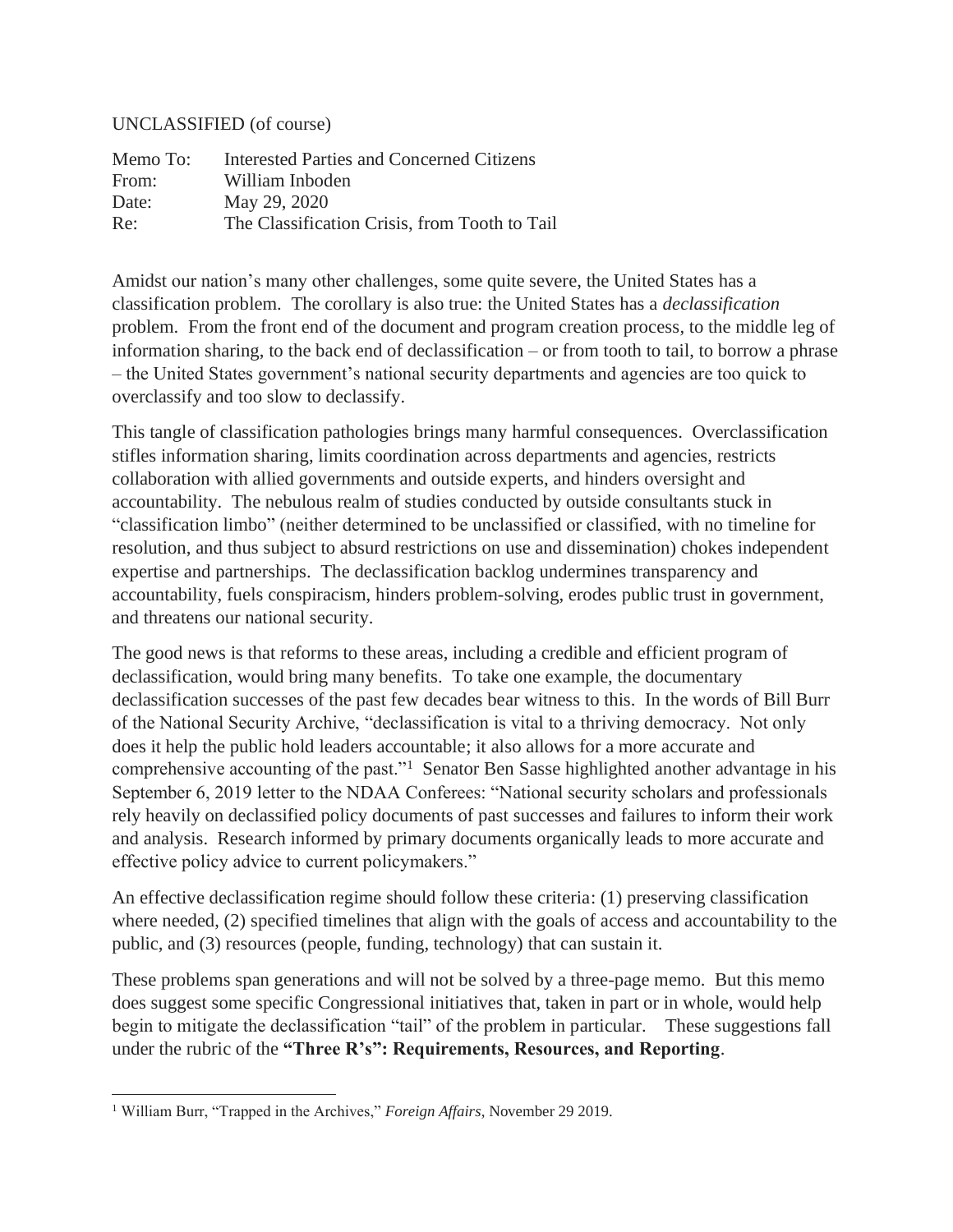## A) **Requirements**

This refers to the thicket of laws, executive orders, department standards, and other mandates governing the classification and declassification process. Effective information sharing and efficient declassification starts with requiring that it be done. *Suggested legislative measures*:

- 1) Mandate that all studies contracted by the Department of Defense and/or Intelligence Community to be conducted by outside consultants (such as RAND) be declared "unclassified," unless determined within 90 days of study completion to take place at the classified level, or affirmatively found to contain classified information.
- 2) Amend Public Law 102-138 to specify that documents selected by the State Department Office of the Historian for declassification review and FRUS inclusion (which are currently required to undergo interagency review within 120 days) *shall automatically become declassified after a period of three years*, absent affirmative reclassification by the originating department or agency and notification of Congress.
- 3) Require the Central Intelligence Agency and Department of Defense to institute 25-year mandatory declassification review of all documents, thus codifying in law the requirements of E.O. 13526
- 4) Provide a congressional charter for the Interagency Security Classification Appeals Panel (ISCAP) and mandate that all ISCAP decisions become precedents, binding on future document declassification reviews.

## B) **Resources**

The mountain of documents awaiting declassification review, already daunting, is about to erupt into a cascade of digital information overload as the US Government's transition to electronic documents that began in the 1990s begins to bump up against declassification mandates. Working through the growing backlog and looming deluge of documents in need of declassification review takes money, people, and – especially – technology. *Suggested legislative measures:*

- 1) Mandate and fund the development of Artificial Intelligence programs to expedite declassification (CIA has launched a promising pilot project but seems stalled for lack of support). Suggest requiring DoD to do this through NDAA and DNI to do it through IAA to incentivize competing approaches. Studies should include exploration of legal community's use of AI to review large volumes of information during discovery processes
- 2) Increase NARA's annual budget by \$50 million and increase number of FTEs designated for declassification review
- 3) Mandate and fund training for USG staff engaged in declassification efforts; training curriculum to be developed and overseen by National Declassification Center

## C) **Reporting**